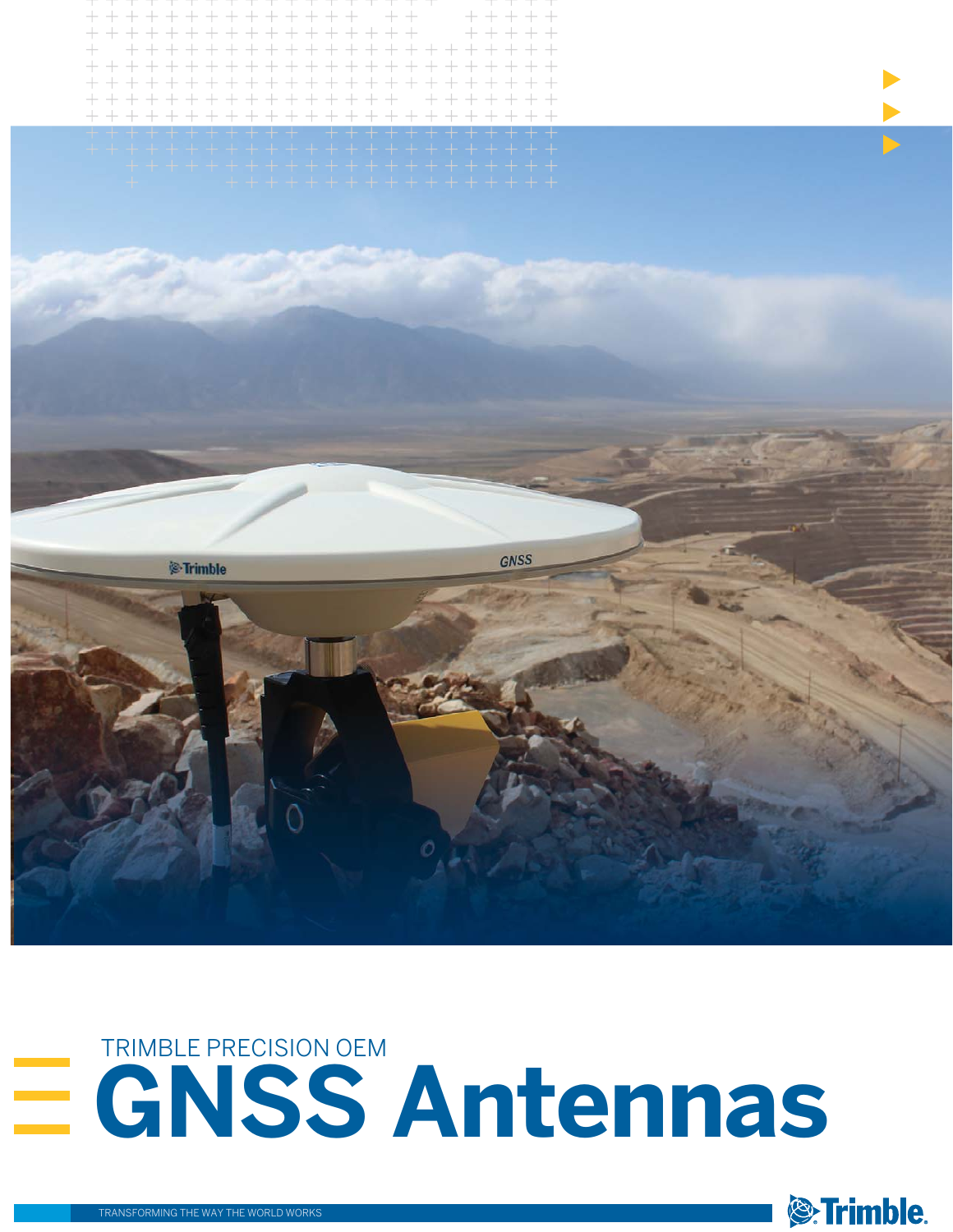# **Trimble Precision OEM GNSS**

|                                          | <b>Trimble</b><br><b>AV33</b>    | <b>Trimble</b><br><b>AV34</b>    | <b>Trimble</b><br><b>AV37</b>           | <b>Trimble</b><br><b>AV39</b>  | L1/L2<br><b>Trimble AV59</b><br><b>Aviation</b> |                                     | <b>Trimble</b><br><b>LV59</b>      |
|------------------------------------------|----------------------------------|----------------------------------|-----------------------------------------|--------------------------------|-------------------------------------------------|-------------------------------------|------------------------------------|
|                                          |                                  |                                  | 1000                                    | <b>梁:Trimble</b>               | e<br><b>ANSES</b>                               |                                     |                                    |
| Part Number                              | 83553                            | 86362                            | 82745-10 (Int)<br>82745 (US)            | 105728-10 (Int)<br>105728 (US) | C02992 (white)<br>C02817<br>98042 (green)       |                                     | C03167                             |
| Design Type                              | Aviation                         | Aviation                         | Aviation<br>TSO certified               | Aviation<br>TSO certified      | Aviation<br>Aviation<br>TSO certified           |                                     | Land/<br>Vehicle                   |
| Size (d) x thickness (cm)<br>Weight (kg) | $8.9^\circ \times 2.1$<br>.21 kg | $8.9^\circ \times 2.1$<br>.21 kg | $7.6 \times 11.9 \times 2.34$<br>.28 kg | 14.27 x 11.1 x 3.76<br>.39 kg  | $7.6 \times 11.9 \times 1.9$<br>.22 kg          | $14.6^{\circ} \times 3.9$<br>.30 kg | $14.6^{\circ} \times 6.$<br>.48 kg |
| <b>Mounting Style</b>                    | Bulkhead/<br>Flush               | Bulkhead/<br>Flush               | Bulkhead/<br>Flush                      | Bulkhead/<br>Flush             | Bulkhead/<br>Flush                              | Bulkhead/<br>Flush                  | 5/8" Trea<br>Mast                  |
| <b>GPS</b>                               | L1                               | L1, L2                           | L1, L2                                  | L1, L2, L5                     | L1, L2<br>L1, L2, L5                            |                                     | L1, L2, L5                         |
| <b>Glonass</b>                           | L1                               | L1, L2                           | L1, L2                                  | L1, L2, L3                     | L1, L2<br>L1, L2, L3                            |                                     | L1, L2, L3                         |
| Galileo                                  | E1                               | E1                               | E1                                      | E1, E5a, E5b                   | E1, E5a,<br>E1<br>E5b                           |                                     | E1, E5a,<br>E5b                    |
| <b>BeiDou</b>                            | <b>B1</b>                        | B1                               | B1                                      | <b>B1, B2</b>                  | <b>B1, B2</b>                                   |                                     | <b>B1, B2</b>                      |
| QZSS                                     | L1                               | L1, L2                           | L1, L2                                  | L1, L2, L5                     | L1, L2<br>L1, L2, L5                            |                                     | L1, L2, L5                         |
| <b>SBAS</b>                              | $\checkmark$                     | $\checkmark$                     | $\checkmark$                            | $\checkmark$                   | $\checkmark$<br>$\checkmark$                    |                                     | $\checkmark$                       |
| L-Band                                   |                                  |                                  | $\checkmark$                            | $\checkmark$                   | ✓                                               |                                     | ✓                                  |
| <b>Phase Center</b>                      | $<$ 10 $mm$                      | $<$ 10 $mm$                      | $<$ 10 $mm$                             | $<$ 10 $mm$                    | $<$ 10 $mm$                                     | $<$ 10 $mm$                         | $<$ 10 $mm$                        |
| Gain                                     | 43 dB                            | 43 dB                            | 43 dB                                   | 38 dB                          | 39 dB<br>40 dB                                  |                                     | 39 dB                              |
| DC-Feed                                  | $4.5V - 18V$<br>35 mA            | $4.5V - 18V$<br>35 mA            | $5.0 V - 15V$<br>70 mA                  | $4.2 V - 15V$<br>130 mA        | $5.0 V - 15V$<br>75 mA                          | $4.2 V - 15V$<br>65 mA              | $4.2 V - 15$<br>65 mA              |

#### HIGH PERFORMANCE

Trimble® antennas have been designed to support high accuracy air, land and marine applications. Multiple constellation support improves the number of satellites available for positioning, especially in obstructed environments. Trimble antennas are highperformance multiband GNSS antennas that are built with weather-resistant materials to allow operation in the most rugged of environments.

#### ROBUST, LOW MULTIPATH

Trimble antennas are robust, low-multipath GPS antennas that resist unwanted signal interference or multipath which can cause inaccurate measurements. Multipath is caused by signals being reflected from surfaces such as the ground, surrounding tress, or buildings.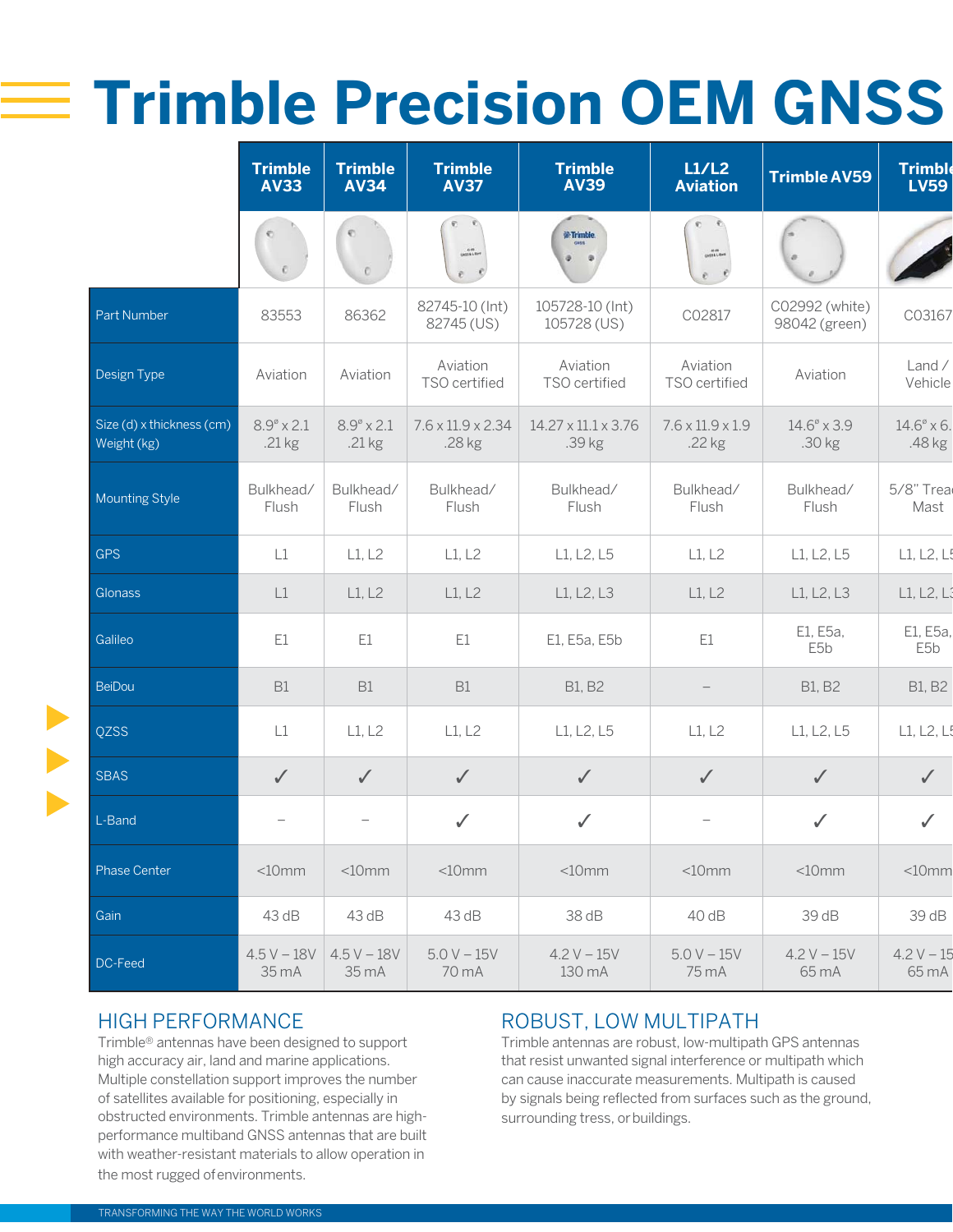### **Antennas**

|    | <b>Trimble</b><br><b>AG25</b>       | <b>Trimble</b><br><b>GA810</b>      | <b>Trimble</b><br><b>GA830</b>      | <b>Zephyr 2</b>                     | <b>Zephyr 2</b><br><b>Geodetic</b>     | <b>Zephyr 2</b><br>Rugged 3"<br>Mt.          | <b>Zephyr 2</b><br><b>Rugged</b>                | 3870                                    | <b>Trimble</b><br><b>AV14</b>           |
|----|-------------------------------------|-------------------------------------|-------------------------------------|-------------------------------------|----------------------------------------|----------------------------------------------|-------------------------------------------------|-----------------------------------------|-----------------------------------------|
|    |                                     |                                     |                                     |                                     |                                        |                                              |                                                 |                                         |                                         |
|    | 77038-00-INT                        | 99810-00-INT                        | 44830-00-INT                        | 57970-10-<br>INT                    | 57971-10-<br>INT                       | 66241-10-INT                                 | 66241-00-INT                                    |                                         |                                         |
|    | Land /<br>Vehicle                   | Land /<br>Vehicle                   | Marine / Land /<br>Vehicle          | Land/<br>Vehicle                    | Land /<br>Geodectic                    | Land/<br>Vehicle                             | Land /<br>Vehicle                               | UAV (rotor<br>and medium<br>size fixed) | UAV (rotor<br>and medium<br>size fixed) |
| 2  | $15.2^{\circ} \times 7.4$<br>.59 kg | $15.2^{\circ} \times 7.4$<br>.59 kg | $14.9^{\circ} \times 9.9$<br>.82 kg | $15.2^{\circ} \times 7.4$<br>.64 kg | $34.3^{\circ} \times 7.9$<br>$1.36$ kg | $25.4^{\circ} \times 11.1$<br>1.8 kg         | $25.4^{\circ} \times 11.1$<br>1.8 <sub>kg</sub> | $6.6^\circ \times 4.9$<br>.185 kg       | $2.8^\circ \times 5.8$<br>0.025 kg      |
| d/ | 5/8" Tread/<br>Mast +<br>Magnets    | 5/8" Tread/<br>Mast                 | 5/8" Tread/<br>Mast                 | 5/8" Tread/<br>Mast                 | 5/8" Tread/<br>Mast                    | 5/8" Tread/<br>$Mast + 3"$<br><b>Bracket</b> | 5/8" Tread/<br>Mast                             | Bulkhead/<br>Flush                      | Bulkhead/<br>Flush                      |
| 5  | L1, L2, L5                          | L1, L2, L5                          | L1, L2, L5                          | L1, L2, L5                          | L1, L2, L5                             | L1, L2, L5                                   | L1, L2, L5                                      | L1, L2                                  | L1, L2                                  |
|    | L1, L2, L3                          | L1, L2, L3                          | L1, L2, L3                          | L1, L2, L3                          | L1, L2, L3                             | L1, L2, L3                                   | L1, L2, L3                                      | L1, L2                                  | L1, L2                                  |
|    | E1, E5a,<br>E5b, E6                 | E1, E5a,<br>E5b, E6                 | E1, E5a,<br>E5b, E6                 | E1, E5a,<br>E5b, E6                 | E1, E5a,<br>E5b, E6                    | E1, E5a,<br>E5b, E6                          | E1, E5a,<br>E5b, E6                             |                                         |                                         |
|    | B1, B2, B3                          | B1, B2, B3                          | B1, B2, B3                          | B1, B2, B3                          | B1, B2, B3                             | B1, B2, B3                                   | B1, B2, B3                                      |                                         |                                         |
|    | L1, L2, L5,<br><b>LEX</b>           | L1, L2, L5,<br><b>LEX</b>           | L1, L2, L5, LEX                     | L1, L2, L5,<br><b>LEX</b>           | L1, L2, L5,<br>LEX                     | L1, L2, L5,<br><b>LEX</b>                    | L1, L2, L5,<br><b>LEX</b>                       | L1, L2                                  | L1, L2                                  |
|    | $\checkmark$                        | $\checkmark$                        | $\checkmark$                        | $\checkmark$                        | $\checkmark$                           | $\checkmark$                                 | $\checkmark$                                    | $\checkmark$                            | $\checkmark$                            |
|    | $\checkmark$                        | $\checkmark$                        | & MSK Beacon                        | $\checkmark$                        | $\checkmark$                           | $\checkmark$                                 | $\checkmark$                                    |                                         |                                         |
|    | <4mm Hor<br><14mm Ver               | <4mm Hor<br><14mm Ver               | <5mm Hor<br>& Spec. Filtering       | $<$ 2mm                             | $<$ 2mm                                | $<$ 2 $mm$                                   | $<$ 2mm                                         | $<7$ mm                                 | <b>TBD</b>                              |
|    | 42 dB                               | 42 dB                               | 43 dB                               | 50 dB                               | 50 dB                                  | 50 dB                                        | 50 dB                                           | 35dB                                    | 40 dB                                   |
| ۱V | $3.4 V - 12V$<br>130 mA             | $3.4 V - 12V$<br>130 mA             | $5.5 V - 18V$<br>110 mA             | $3.5V - 20V$<br>125 mA              | $3.5 V - 20V$<br>125 mA                | $3.5V - 20V$<br>$125 \text{ mA}$             | $3.5 V - 20V$<br>$125 \text{ mA}$               | $2.5 V - 16DC$<br>$25 \text{ mA}$       | $3.5 V - 12DC$<br>35 mA                 |

 $+$ 

 $+ + +$ 

 $\overline{\phantom{0}}$ 

 $\pm$ 

 $+ + + + + + +$ 

+ + + + + + + + + + + + + + + +

 $++$ 

 $\pm$  $+$ 

 $+ + +$ 

+ + + + + + + +

+ + + + + + + + + + + + + + + + +

### FLEXIBILITY

Trimble antennas come in different designs for applications that require mounting on a pole or flush-mounted to a vehicle. The connection system on the underside of the antennas allow for easy removal of the antennas and protection of the attached cable from the environments.

### GNSS SUPPORT

All Trimble antennas offer support for present and future GNSS signals, including GPS, GLONASS, Galileo and BeiDou. This ensures your antennas will operate with your present and most likely future GNSS receivers. This technology means any investment in a Trimble GNSS antenna will last for many years to come.